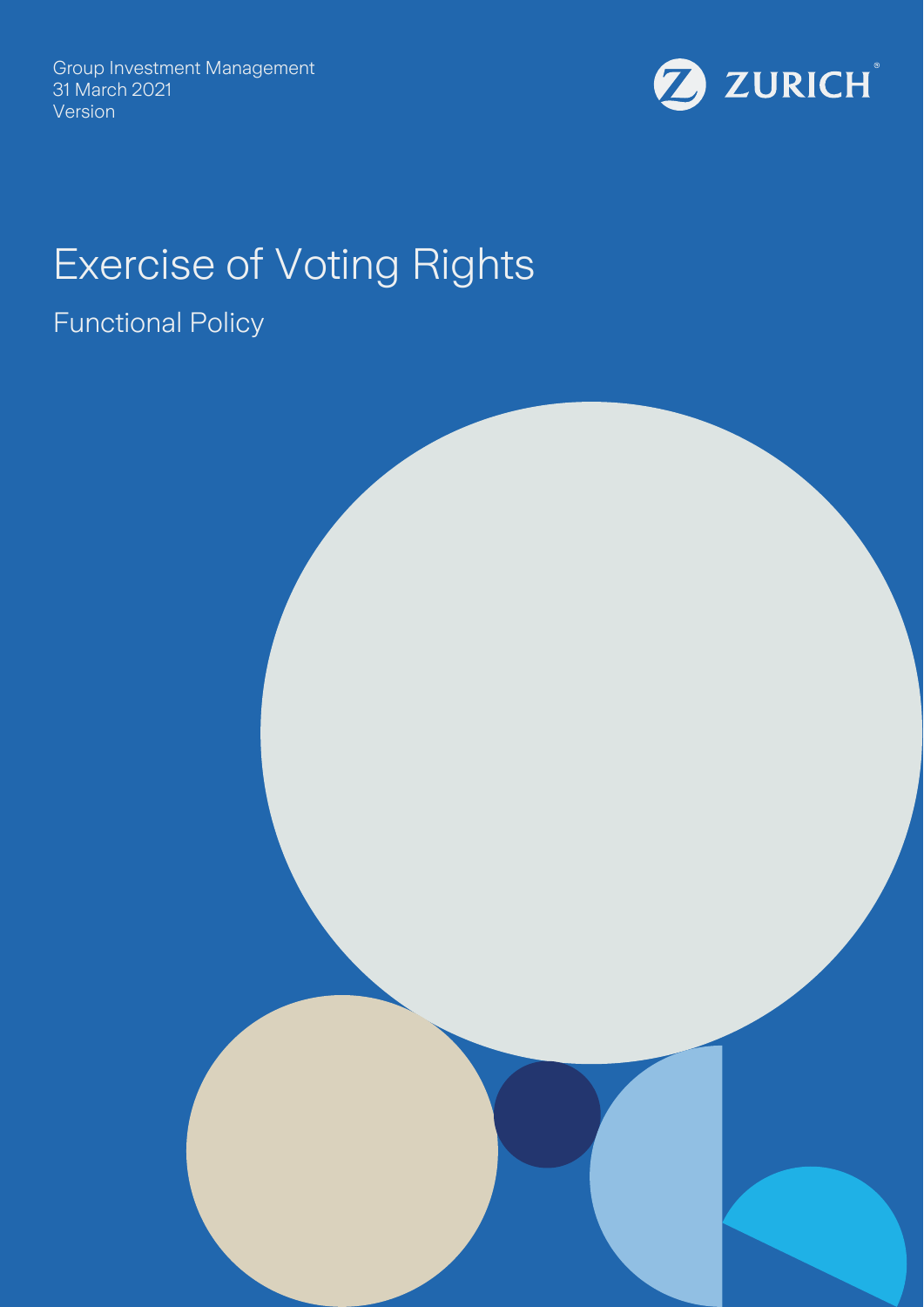## **Contents**

| 1. | 3<br><b>Introduction</b>                                               |                |
|----|------------------------------------------------------------------------|----------------|
|    | 1.1. Source of authority                                               | 3              |
|    | 1.2. Purpose                                                           | 3              |
|    | 1.3. Scope                                                             | 3              |
|    | 1.4. Related documents                                                 | 3              |
| 2. | <b>Definitions</b>                                                     | 4              |
|    | 2.1. Strategic Investments                                             | $\overline{4}$ |
|    | 2.2. Financial Investments in shares                                   | $\overline{4}$ |
|    | 2.2.1. Purpose                                                         | 4              |
|    | 2.2.2. Materiality levels                                              | 4              |
|    | 2.2.3. Material stake investments<br>2.2.4. Ordinary stake investments | 4<br>4         |
|    | 2.3. Active voting                                                     | 4              |
| 3. | <b>Requirements</b>                                                    | 5              |
|    | 3.1. Voting Policy Guiding Principles                                  | 5              |
| 4. | <b>Responsibilities</b>                                                | 5              |
|    | 4.1. Voting Procedures                                                 | 5              |
|    | 4.1.1. Material stake investments                                      | 5              |
|    | 4.1.2. Ordinary stake investments                                      | 5              |
| 5. | <b>Reporting</b>                                                       | 6              |
| 6. | Implementation and adherence monitoring                                | 6              |
|    | Implementation                                                         | 6              |
|    | Adherence monitoring                                                   | 6              |
| 7. | <b>Appendix I: Zurich Proxy Voting Guidelines</b>                      | 7              |
| 8. | Appendix II: In-house proxy voting process                             | 8              |

| <b>Effective date</b>     | March 31, 2021                                                                       |
|---------------------------|--------------------------------------------------------------------------------------|
| Approver                  | Group Chief Investment Officer                                                       |
| Document's owner          | Johanna Köb                                                                          |
| Next scheduled review     | No later than March 31, 2024                                                         |
| <b>Version</b>            | This version replaces all previous versions                                          |
| <b>Summary of changes</b> | Formatting and amending wording for new template style                               |
| <b>Keywords</b>           | Material stake, Ordinary stake, Financial investments, Strategic investments, voting |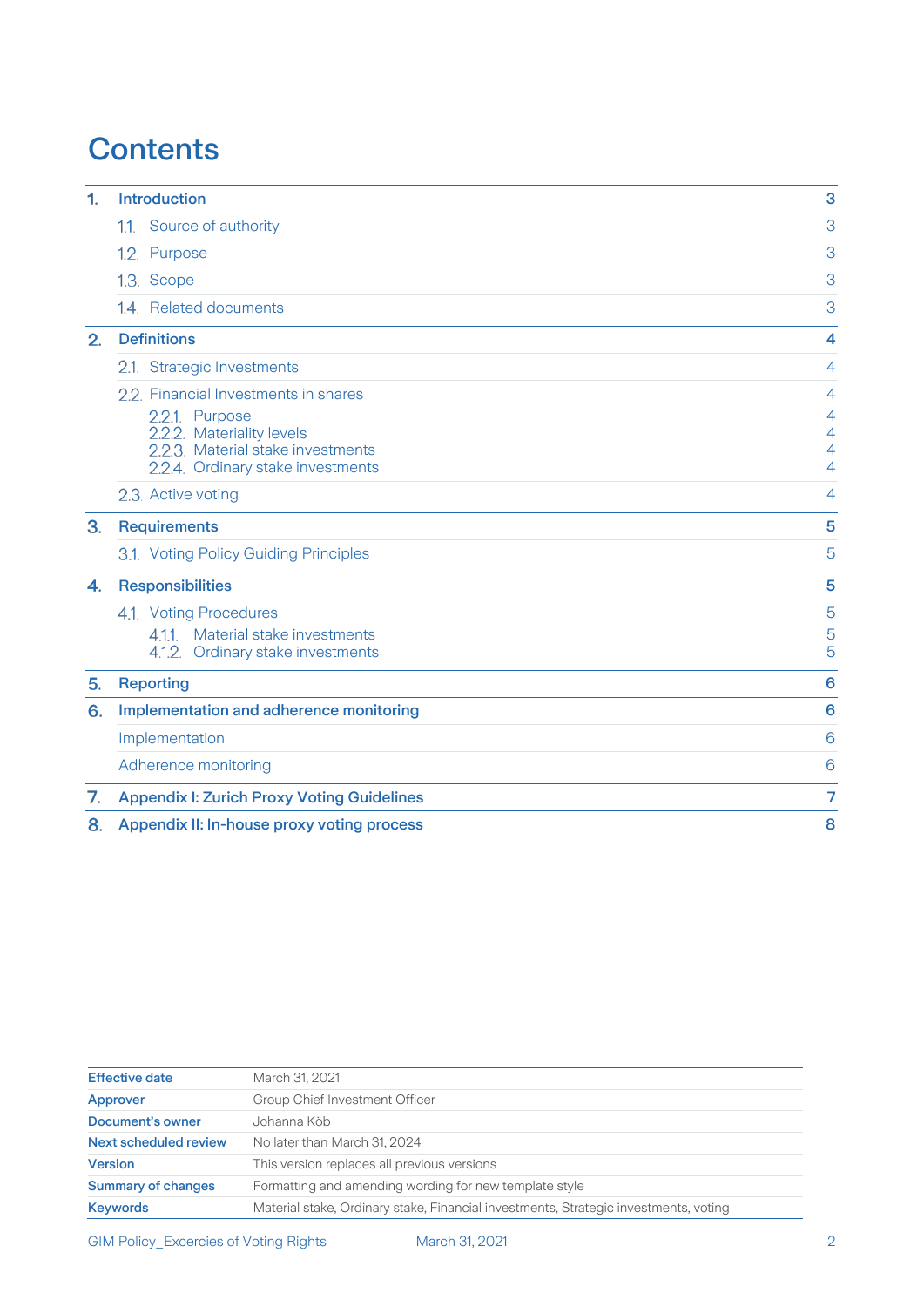## <span id="page-2-0"></span>Introduction 1.

### <span id="page-2-1"></span> $1.1.$ Source of authority

Voting obligation resulting from Zurich Insurance Group's (Zurich) responsible investment strategy, based on voting rights derived from financial investments.

#### <span id="page-2-2"></span> $1.2.$ Purpose

Entities of the Zurich Insurance Group (Zurich) hold shares in companies either for strategic business interest reasons (strategic investments) or to generate the maximum economic returns on the investments for the benefit of policyholders and shareholders (financial investments). This policy applies to the exercise of voting rights resulting from financial investments only.

The purpose of this policy is to provide guidance on how voting rights are to be exercised in order to ensure consistency in voting behavior and to define responsibilities in the voting decision-making process within Zurich or on behalf of Zurich.

#### <span id="page-2-3"></span> $1.3<sub>1</sub>$ **Scope**

The following are not in this policy's scope:

– Strategic investments

– Private equity investments, both in the form of funds and co-investments

– Unit-linked assets that are not managed in the form of discretionary mandates by Group Investment Management's internal asset management teams

– Assets held in mutual funds, ETFs, or any other investment vehicles in which the voting right remains legally separated from the investor

## <span id="page-2-4"></span> $1.4.$ Related documents

Investment limits and principles in formulating investment management guidelines are detailed in the Zurich Risk Policy and Group Investment Management's risk policy manuals. General principles in dealing with potential conflicts of interest are described in the Zurich Code of Conduct and the Group Policy on Conflicts of Interest and External Engagements. Detailed proxy voting guidelines and relevant related internal processes are referenced in the appendices of this policy.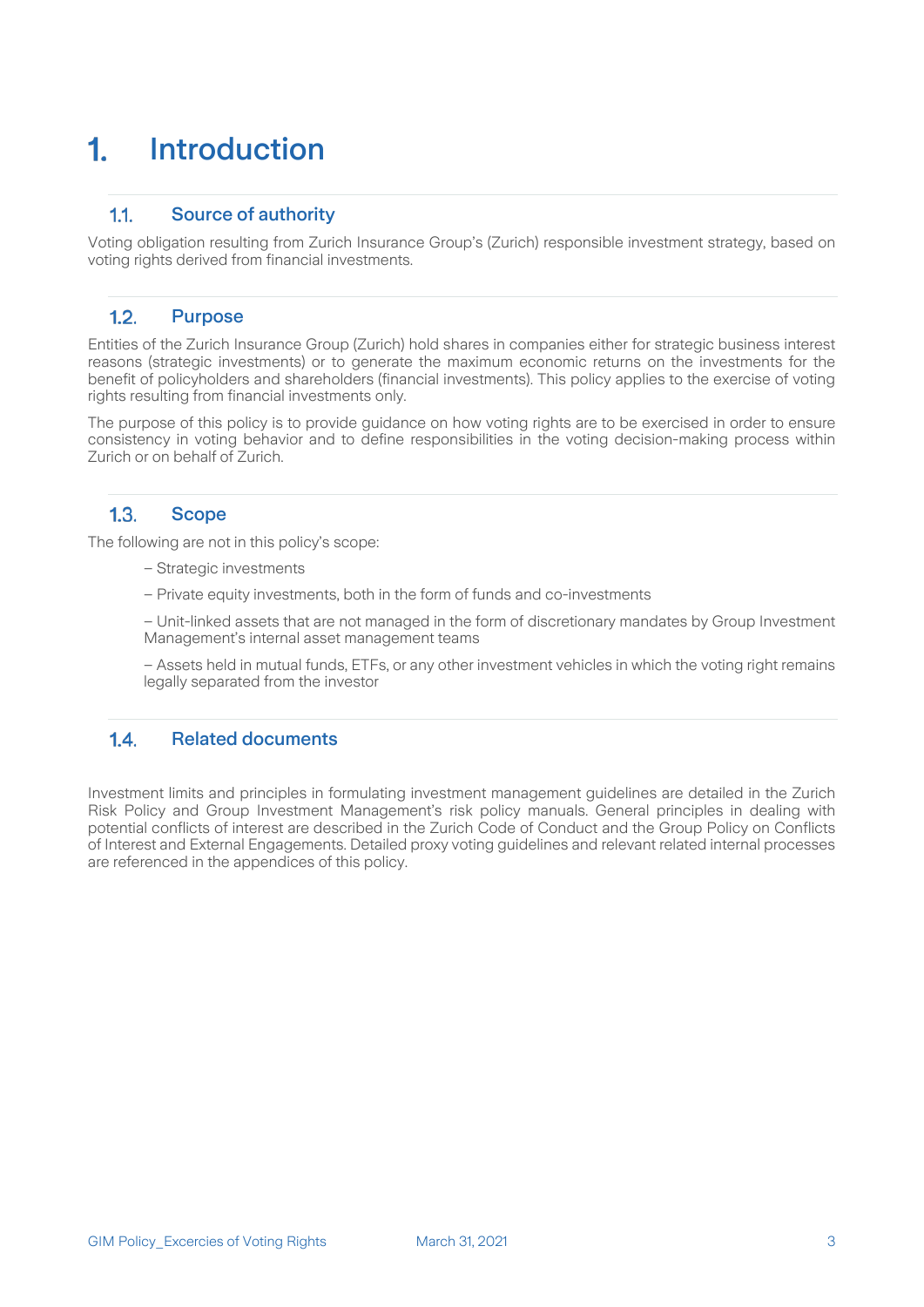## <span id="page-3-0"></span> $2<sup>1</sup>$ **Definitions**

#### <span id="page-3-1"></span> $2.1$ Strategic Investments

For the purpose of this policy, strategic investments are defined as investments with a business objective to enhance Zurich's insurance business operations. Exercising voting rights that pertain to strategic investments is out of scope of this policy.

#### <span id="page-3-2"></span> $2.2<sub>1</sub>$ Financial Investments in shares

#### <span id="page-3-3"></span> $2.2.1$ Purpose

Financial investments are investments with the objective of achieving maximum risk-adjusted total return on the portfolio relative to its liabilities. This is achieved through investments in investable assets appropriate for an insurance company. Shares in companies form part of Group Investment Management's investable assets. Private equity investments, both in the form of funds and co-investments, are out of scope for this policy.

#### <span id="page-3-4"></span> $2.2.2.$ Materiality levels

There are two levels of materiality for financial investments in shares that fall within the scope of this policy.

#### <span id="page-3-5"></span> $2.2.3.$ Material stake investments

Material stake investments are shareholdings in companies in which Zurich is represented on the company's board of directors or has an observer status on the board of directors. Material stake investments arise when strategic investments become financial investments, for example, when the responsible business operation deems the business reason for acquiring and holding the stake to be no longer applicable. Furthermore, material stakes as financial investments may be acquired by Zurich through mergers and acquisitions.

#### <span id="page-3-6"></span> $224$ Ordinary stake investments

Ordinary stake investments are shareholdings in companies in which Zurich is not represented on the company's board of directors, nor has an observer status on the board of directors.

Shareholdings in companies acquired through private equity investments managed by Zurich Alternative Asset Management, while considered as ordinary stake investments, are out of scope of this policy.

Ordinary stake investments are made in the ordinary course of business.

Ordinary course of business means that investments are made in accordance with investment guidelines that specify limits on individual holdings to ensure sufficient diversification in a portfolio. A significant number of these investments are managed by external asset managers which are governed by investment management agreements between Zurich and the respective asset manager. The remaining part of investments is managed by internal asset managers governed by similar investment guidelines. These guidelines are agreed by the relevant investing entity and Group Investment Management's internal asset management organization.

Furthermore, the shares within ordinary stake investments are held in two types of asset pools:

- Unit-linked assets' economic returns accrue exclusively to policyholders. Unit-linked assets are not in scope of this policy unless in the form of discretionary mandates managed by Zurich's internal asset management teams.
- Group investments' economic returns accrue fully or in part to shareholders.

#### <span id="page-3-7"></span> $2.3.$ Active voting

Exercise of voting rights based on analysis and research of underlying ballot items and corporate practices is considered active voting. The research and analysis may be conducted internally or externally. 'Automatic' instructions to vote with management or abstain from voting are not considered active voting.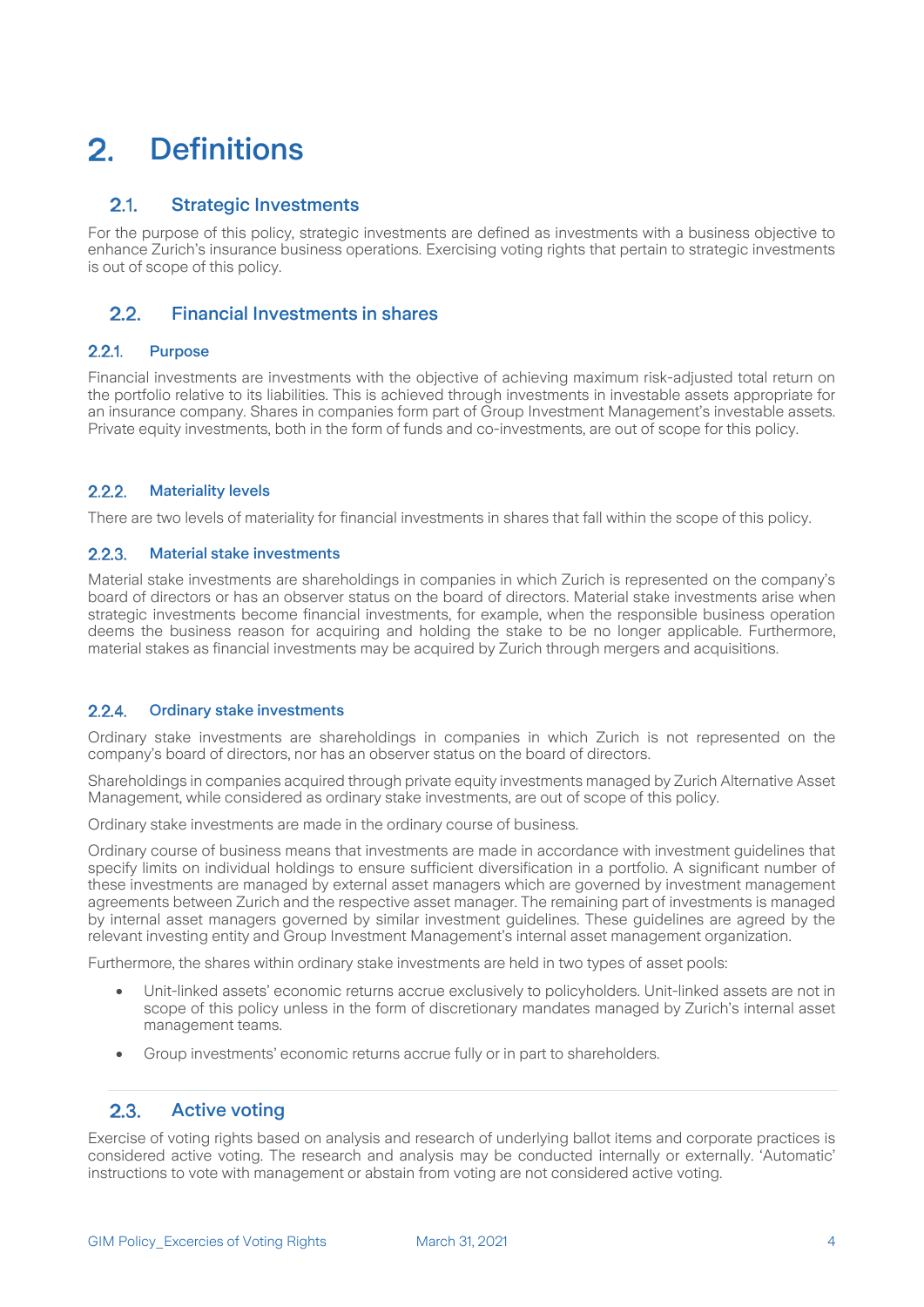## <span id="page-4-0"></span>**Requirements**  $3<sub>1</sub>$

### <span id="page-4-1"></span> $3.1.$ Voting Policy Guiding Principles

Zurich believes that exercising voting rights, whenever possible without incurring undue costs, is in its best economic interest and aligned with its desire to safeguard investments, which are made with the aim of achieving sustainable financial success and based on prudent, responsible business behavior, including Zurich's Code of Conduct or equivalent. In companies in which Zurich holds shares, the votes must be exercised in accordance with the principles detailed below:

1. The Group Chief Investment Officer and Group Investment Management (in line with delegation of authority) are solely responsible for exercising voting rights efficiently andline with Group Investment Management's mandate to generate superior riskadjusted economic returns on the investments for the benefit of policyholders and shareholders. No consideration shall be given to an investee company's potential business relationships to Zurich outside of Group Investment Management. In light of Zurich's role as both an investor and insurance service provider, the Group Policy on Conflicts of Interests and External Engagements must be duly considered.

2. The safety of the underlying investment and obtaining the maximum total economic return generated by the shares are the primary objectives in determining how votes are exercised. In the process, due attention shall be paid to the assessment of relevant environmental (including climate change), social and governance (ESG) issues.

3. As a long-term investor, Zurich does apply a longer-term focus (defined as over five years), and will vote in order to support the investee companies' strong and sustainable governance, as well as a long-term oriented strategy and its implementation. Long-term creation of shareholder value is preferred over short-term gains.

4. Voting rights for financial investments shall be exercised actively following clearly defined voting guidelines.

5. However, where economic costs of exercising voting rights are not commensurate with expected benefits, voting may be refrained from.

6. Local chief investment officers and, as necessary, local Asset Liability Management Investment Committees (ALMICs) ensure that this policy is applied consistently with local legal and regulatory constraints, for example, to protect policyholder interests in policyholder funds.

## <span id="page-4-2"></span>**Responsibilities** 4.

### <span id="page-4-3"></span> $4.1.$ Voting Procedures

#### <span id="page-4-4"></span> $4.1.1.$ Material stake investments

In a case of material stake investments, exercise of proxy votes is at the sole discretion of the Group Chief Investment Officer. For practical reasons, the Group Chief Investment Officer may decide to delegate the voting rights to one of the members of the Group Investment Management executive team or a local chief investment officer.

#### <span id="page-4-5"></span> $4.1.2.$ Ordinary stake investments

## 4.1.2.1. Internally-managed assets

Proxy votes for internally-managed assets are exercised in accordance with the guidelines contained in the appendix of this policy. Local portfolio managers have the right to deviate from the Zurich voting policy, if they have a strong and investment-relevant rationale by following the process outlined in the appendix of this policy.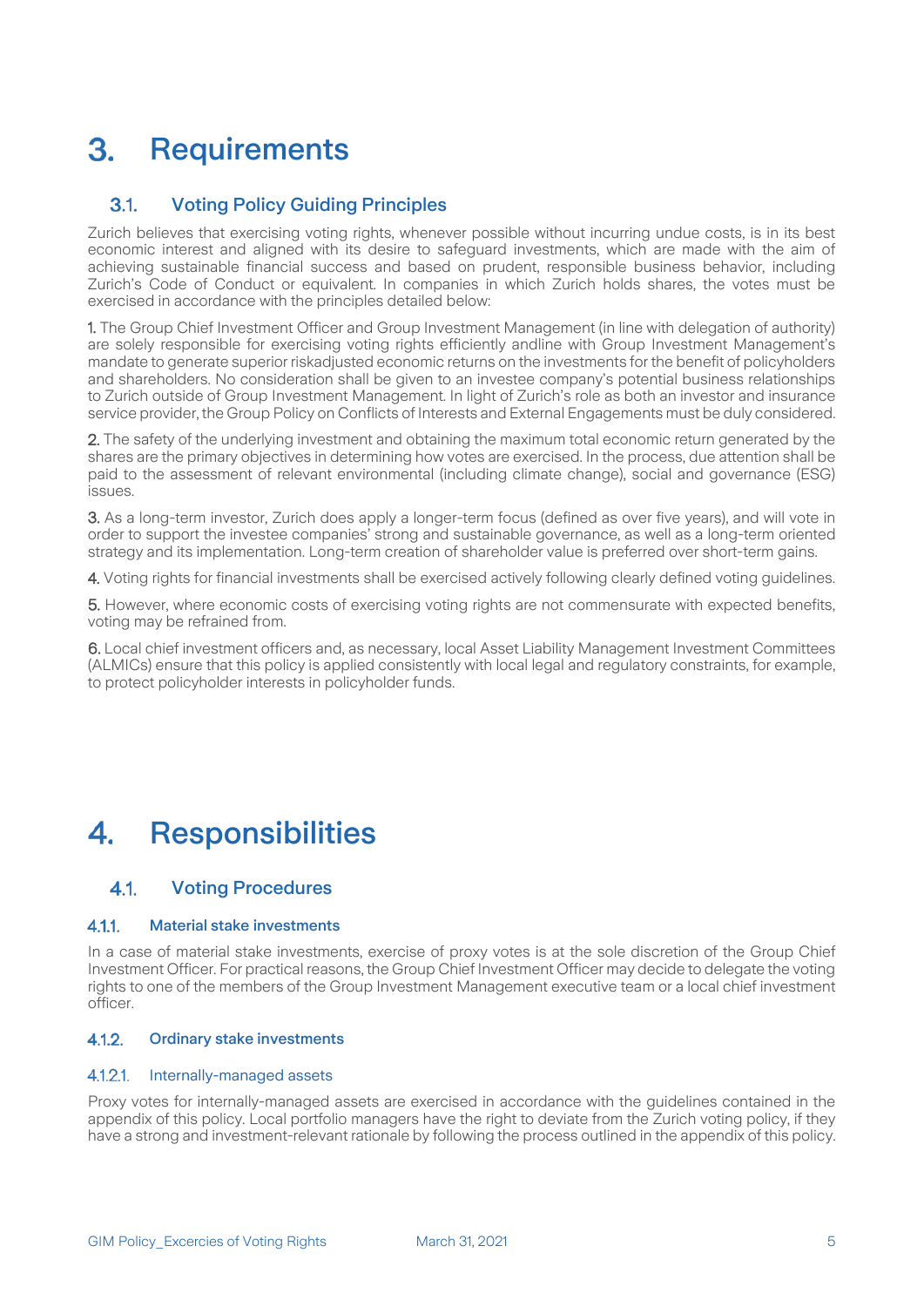## 4.1.2.2. Externally-managed assets

Zurich delegates the authority to exercise voting rights to the external asset managers and prior to formal delegation Group Investment Management confirms that external asset manager's proxy voting policies and guidelines are aligned with the guiding principles described in section 3.1. If the asset manager's proxy voting policies and guidelines are deemed insufficient, Zurich will, on a case-by-case basis, assess alternative options, including corrective actions as relevant and required. Terms of how that authority may be exercised are detailed in the investment management agreement signed with each asset manager.

## <span id="page-5-0"></span>5. Reporting

Internal and external asset managers are required to report their voting records to Group Investment Management. Zurich annually publishes aggregate statistics on voting in line with applicable laws and regulations. As a signatory to the Principles for Responsible Investment, Zurich annually discloses information about the implementation of its proxy voting policy as well as group level statistics in in its sustainability report as well as the Listed Equity (LE) module of its PRI Transparency report, which is available on [Zurich's website](https://www.zurich.com/en/sustainability/responsible-investment) as well as the [PRI's website.](https://dataportal.unpri.org/login) Zurich discloses detailed voting information for the in-house managed equity portfolios on our [website.](https://www.zurich.com/sustainability/responsible-investment/esg-integration)

## <span id="page-5-1"></span>Implementation and adherence monitoring 6.

Proposals for amendments to this policy must be submitted to Group Investment Management.

## <span id="page-5-2"></span>Implementation

Date issued: 31.3.2021

Contact for more information: Head of Responsible Investment or Head of Investment Assurance

## <span id="page-5-3"></span>Adherence monitoring

Adherence to the requirements of this document is subject to and embedded in the ongoing oversight and monitoring process for all internal and external asset managers led by the Group's Responsible Investment team.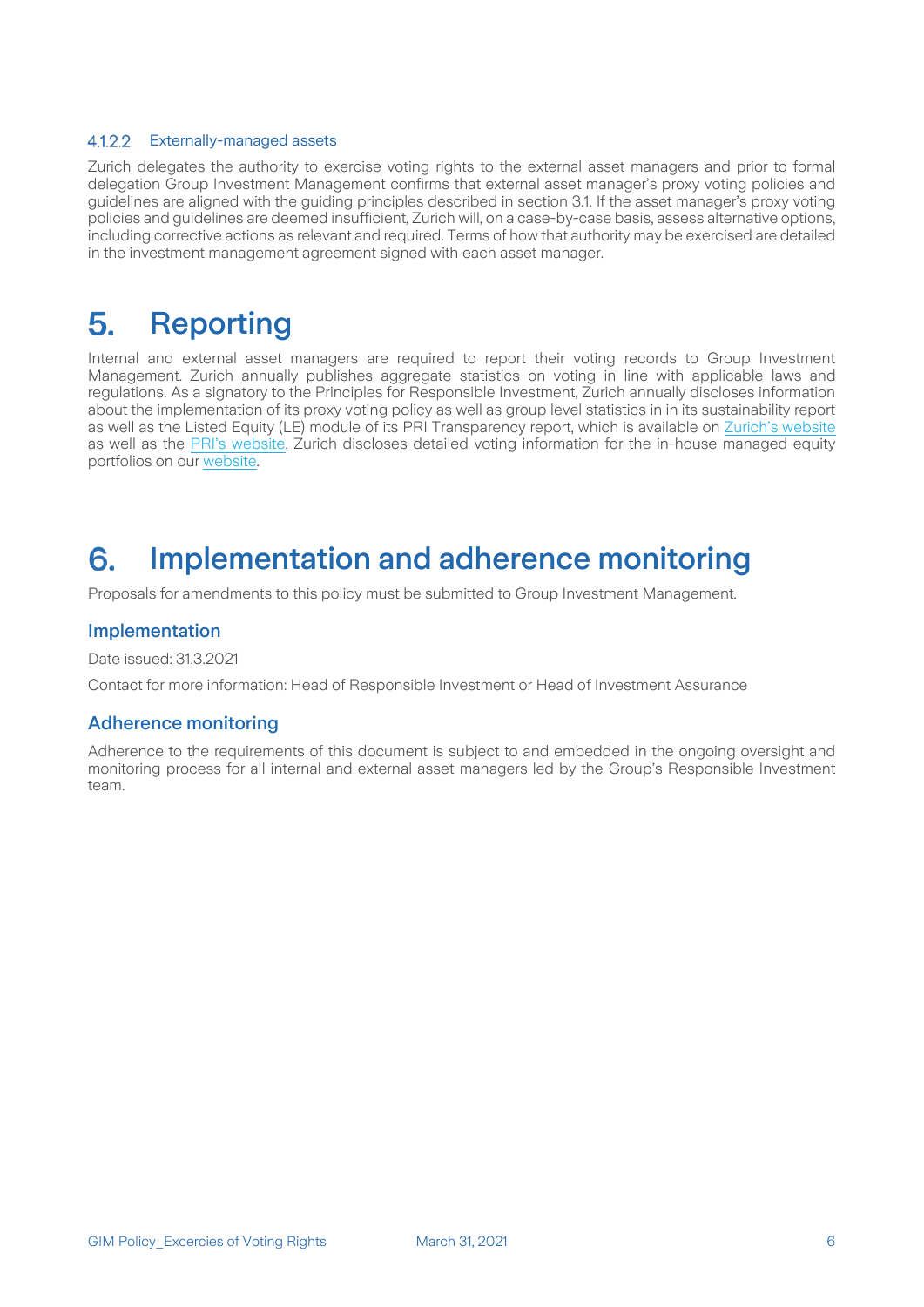## <span id="page-6-0"></span>Appendix I: Zurich Proxy Voting Guidelines  $\mathbf{7}$

Zurich's voting guidelines are adapted from Glass Lewis' continental European policy, availabl[e here.](http://www.glasslewis.com/guidelines/)

In addition to the aforementioned guidelines, Zurich requires proxy voting to follow the specifications below:

- Local best practices need to be applied only if those local rules are stricter than continental European best practices (Glass Lewis).
- With respect to the election of board members, our on European standards based guidelines need to be applied globally, unless local best practice is stricter.
- We avoid abstentions to indicate our intention to avoid leaving room for interpretation.
- Voting rights need to be exercised on an informed basis. If sufficient information for a well-informed decision is not available, voting 'no' is deemed to be appropriate.
- ESG-related (incl. climate change) shareholder proposals need to be reviewed carefully on a case-by-case basis. The review of such proposals is done in close alignment with our engagement strategy and efforts.
- Glass Lewis guidance will be applied for governance and transparency related cases, whereas shareholder proposals on environmental and social issues will be referred to Zurich's responsible investment team. We base our voting decisions on the following principles:
	- o We evaluate each proposal on its merit, with a focus on long-term value creation.
	- o For recurring shareholder proposals, we design a principle-based evaluation process allowing us to vote consistently across a season.
	- o We believe management is generally best placed to make longer-term strategic decisions and identify material issues. While we tend to vote in favor or policy changes that we deem to be material from an investor standpoint, we vote against proposals that promote micromanagement.
	- o We may also support a proposal if management is on track to deliver a certain sustainability outcome, but we have reason to believe that voting in favor will signal ongoing investor support for the direction of travel or might even accelerate progress.
- As an asset owner targeting a net-zero portfolio (for own assets) by 2050, we expect investee companies – especially from emission intensive sectors – to play a role in the transition by setting their own sciencebased targets for a 1.5°C aligned trajectory, and showing credible progress towards this target over time. If we come to the conclusion that our bilateral or collective engagement efforts to that effect have failed, we will consider escalating by voting against the re-election of the chairman of the board as well as other board members, as appropriate, starting in 2023.